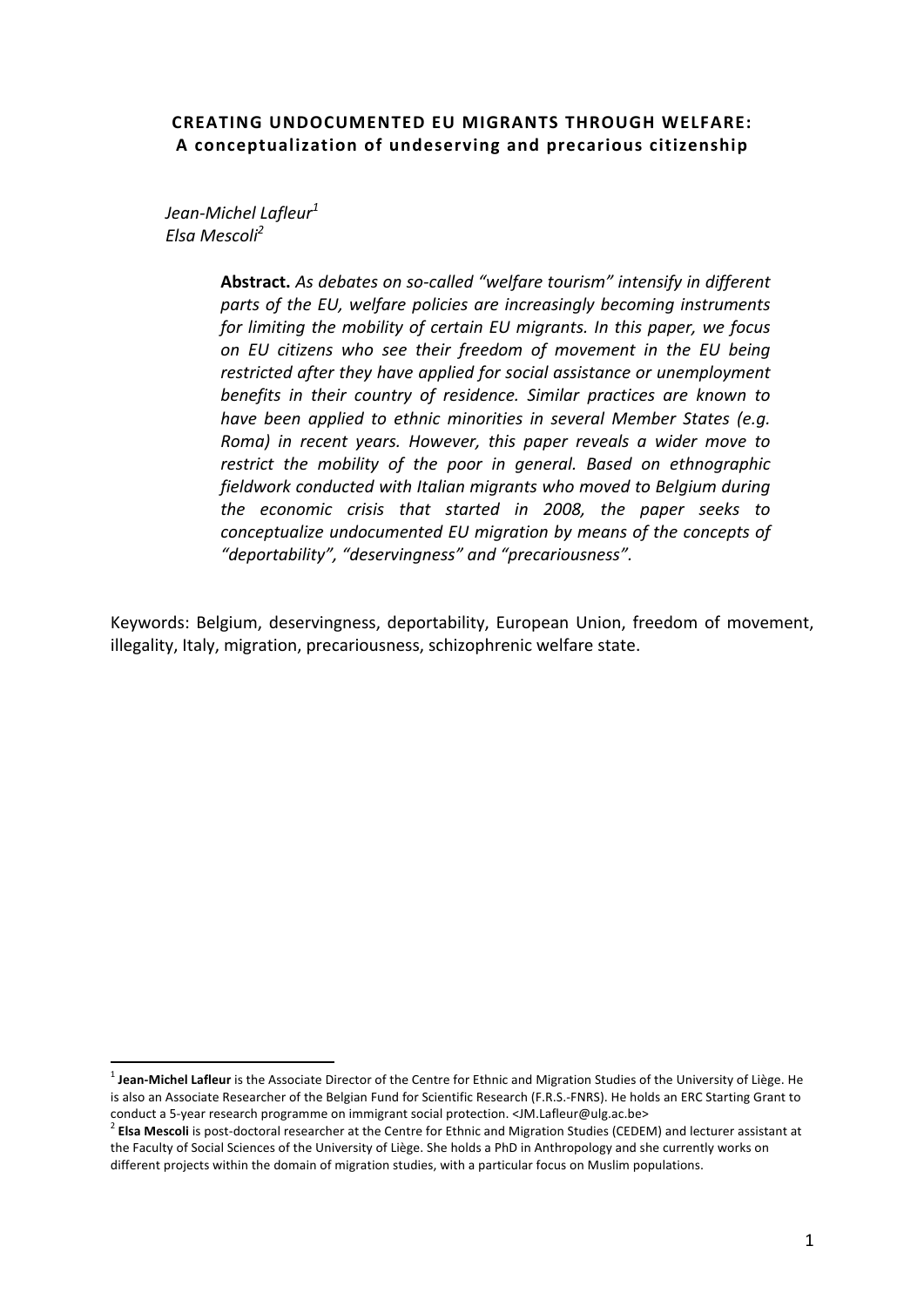In the dual context of increased Central and Eastern European migration after 2004 and the global financial and economic crisis after 2007, several Northern European Member States have implemented (or debated) reforms of their welfare regimes designed to restrict access to migrants coming from other EU Member States (Lafleur and Stanek, 2017). In spite of the mounting evidence that benefits play only a limited role on migration decisions (see among others Kvist, 2004; Giulietti and Wahba, 2012; OECD, 2013), debates surrounding so-called "welfare tourism" and the fiscal cost of migration are intensifying in different parts of the EU. To be sure, freedom of movement in the EU has never been unconditional and safeguards have traditionally allowed Member States to make sure that EU citizens who move to their territory are either economically active or self-sufficient (Maas, 2013). However, with the economic and financial crisis, welfare policies are increasingly being turned into instruments for limiting the mobility of EU migrants.

Sociologists studying the freedom of movement have traditionally approached the issue of social rights of mobile EU citizens in one of two ways. On the one hand, North Western EU citizens' mobility is traditionally presented as unproblematic from the receiving societies' viewpoint. This is the case for mobile EU citizens who possess marketable skills or are economically self-sufficient  $-$  for example, Adrian Favell's "Eurostars" (2008), or Northern European pensioners residing in Southern Europe (see for instance King, Warnes and Williams, 2000). On the other hand, studies on post-enlargement Central and Eastern European EU migrants have often focused on the impact of such migration on the receiving countries' labour markets (see for instance Black, Engbersen, Okólski and Pantîru, 2010) and the way in which welfare use by some EU citizens can become a contentious topic in receiving societies. There is a wave of recent publications devoted to "irregular EU migration" by Roma and their deportation as EU citizens (Fassin, Fouteau, Guichard and Windels, 2014; Parker and López Catalán, 2014; Van Baar, 2013).

This article, however, explores the terrain between North Western "Eurostars" and Eastern "euro-villains", where there is a multiplicity of ways of experiencing the status of undocumented EU migrant. Focusing on EU citizens from older Member States whose mobility became contentious after the beginning of the financial and economic crisis, we aim to show that restrictions to the "mobility of the poor" is an EU-wide phenomenon that transcends specific national and ethnic groups in Europe. Drawing on recent literature on undocumented migration, we will also show how the use of welfare by poor EU migrants leads to their depiction as a group that is "undeserving" of the right to freedom of movement. However, we will also show that while poor EU migrants from Western European Member States are not deportable, they still need to develop strategies to demonstrate "deservingness" (Chauvin and Garcés, 2014) in order to stabilize their legal position in the receiving Member State. Finally, because there exist important discrepancies in rights among individual EU migrants who all lost their residence permit, we refer to their peculiar status in terms of "precariousness" (Goldring, Berinstein and Bernhard, 2009) to reflect this diversity.

#### **Freedom of movement and welfare in Europe**

Freedom of movement is the achievement of the European integration process that EU citizens are most attached to (Eurobarometer, 2013). Whilst this freedom was never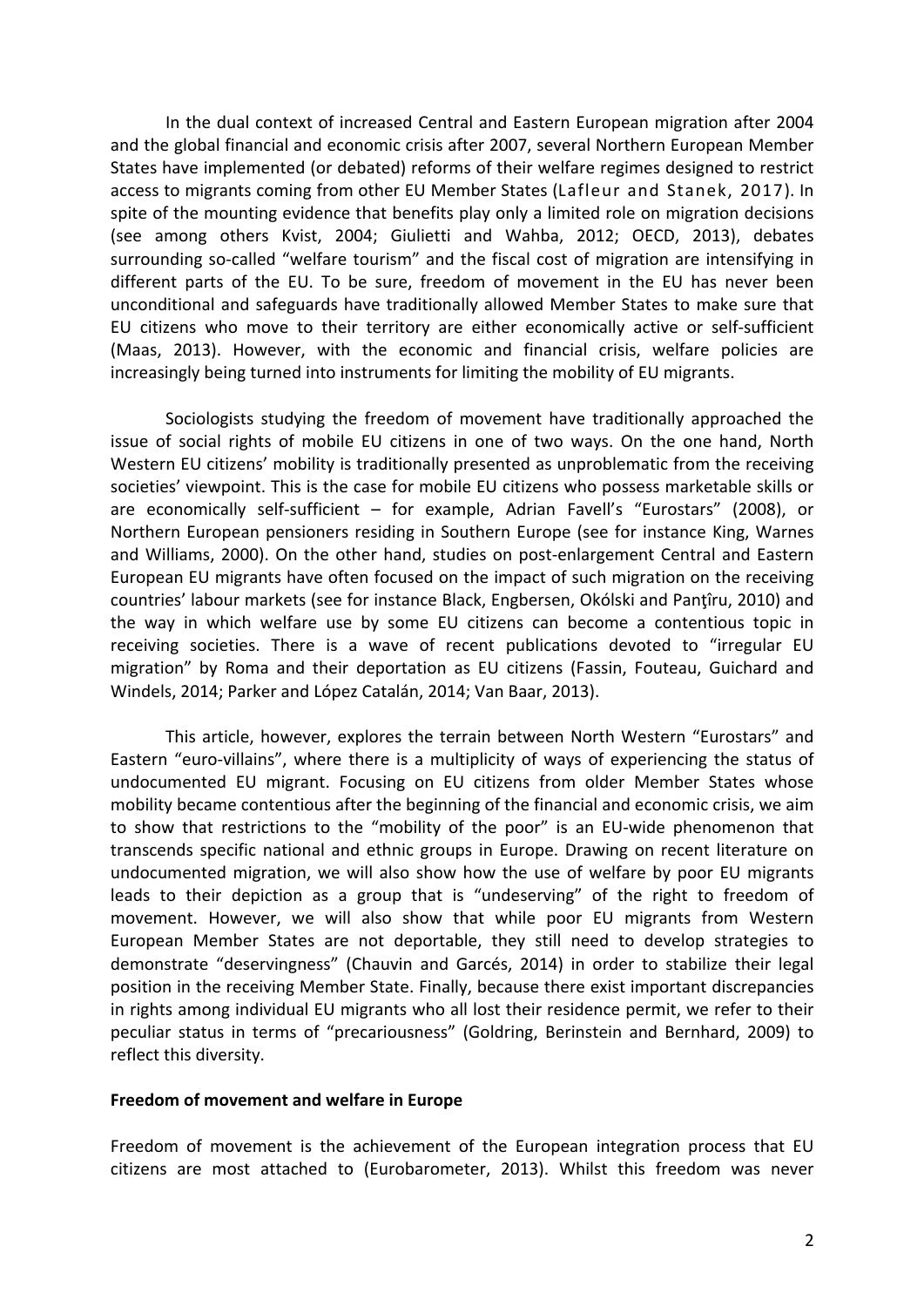unconditional and safeguards have always existed in the name of protecting European welfare states from abuse, EU migrants' access to social protection in destination countries was not always the controversial topic that it is today. Right after World War II, North Western European states  $-$  like Germany, the Netherlands or Belgium  $-$  began to recruit large numbers of workers from the Mediterranean to participate in post-war reconstruction. For those states, it was not uncommon to openly advertise their level of social protection (e.g. paid holidays, health insurance, family allowances...) to convince Southern European workers to come and do jobs in heavy industries that were shunned by native workers. The post-war expansion of Western European welfare states was thus closely related to the expansion of the freedom of movement of workers. Social citizenship  $-$  in Beveridgian  $terms - mean$  terms  $-$  meant that immigrants could enjoy the benefits of the welfare state in exchange for the basic duty of work.

The signing of the Treaty of Rome in 1957 and the construction of the common market in the post-war context reflected this transactional approach to freedom of movement. At the time, the interests of North Western European Member States and Italy were converging in favour of freedom of movement: the former needed workforce for its industries while the latter saw in migration a means of alleviating rampant poverty and unemployment at home (Moravcsik, 1998). Coordination of social entitlements and supranational welfare provisions were thus discussed as possible ways to eliminate or reduce barriers to free movement. Member States, however, were careful to stress that social security was their exclusive competence and therefore insisted that Community social policy could only be defined through unanimous decisions (Maas, 2007). In this context, any explicit notion of supranational social citizenship  $-$  defined in a Marshallian approach as the right to a modicum of economic welfare and security for European citizens who live in another Member State than their State of nationality  $-$  was anathema to many Member States: they wanted to have the final say on who was to benefit from the protection of the welfare state and who was not. Nonetheless, citizenship discourses, European Court of Justice rulings and norms such as the 1968 Regulation 1612/68 on the freedom of movement of workers quickly went beyond EU worker rights per se, stressing that  $\text{[i]}$ ndividuals mattered not only as participating workers, but also to some extent as citizens who enjoyed certain fundamental rights' (Olsen, 2008: 50-51). As noted by Maas (2007), rights to free movement thus gradually evolved from justified entirely in economic terms to being placed at the core of a new supranational European citizenship created by the 1992 Maastricht Treaty. However, access to social rights continued to be primarily determined by a direct relationship between individuals and Member States rather than the European Union.

Western European welfare states have progressively moved from "worker protection policies" towards "activation policies" that seek to help individuals to participate in the labour market. Such policies include life-long education, flexitime and tax incentives (Turner, 2001). The realignment has been adopted to varying degrees by different Member States but, as noted by Soysal (2012: 2-3), the Lisbon strategy adopted by the European Council in 2000 enshrined this social investment approach as a standard to which EU Member States committed themselves by creating

'*a citizenship model that privileges individuality and its transformative capacity* as a collective good (...). In this scenario, the "outsiders" are not only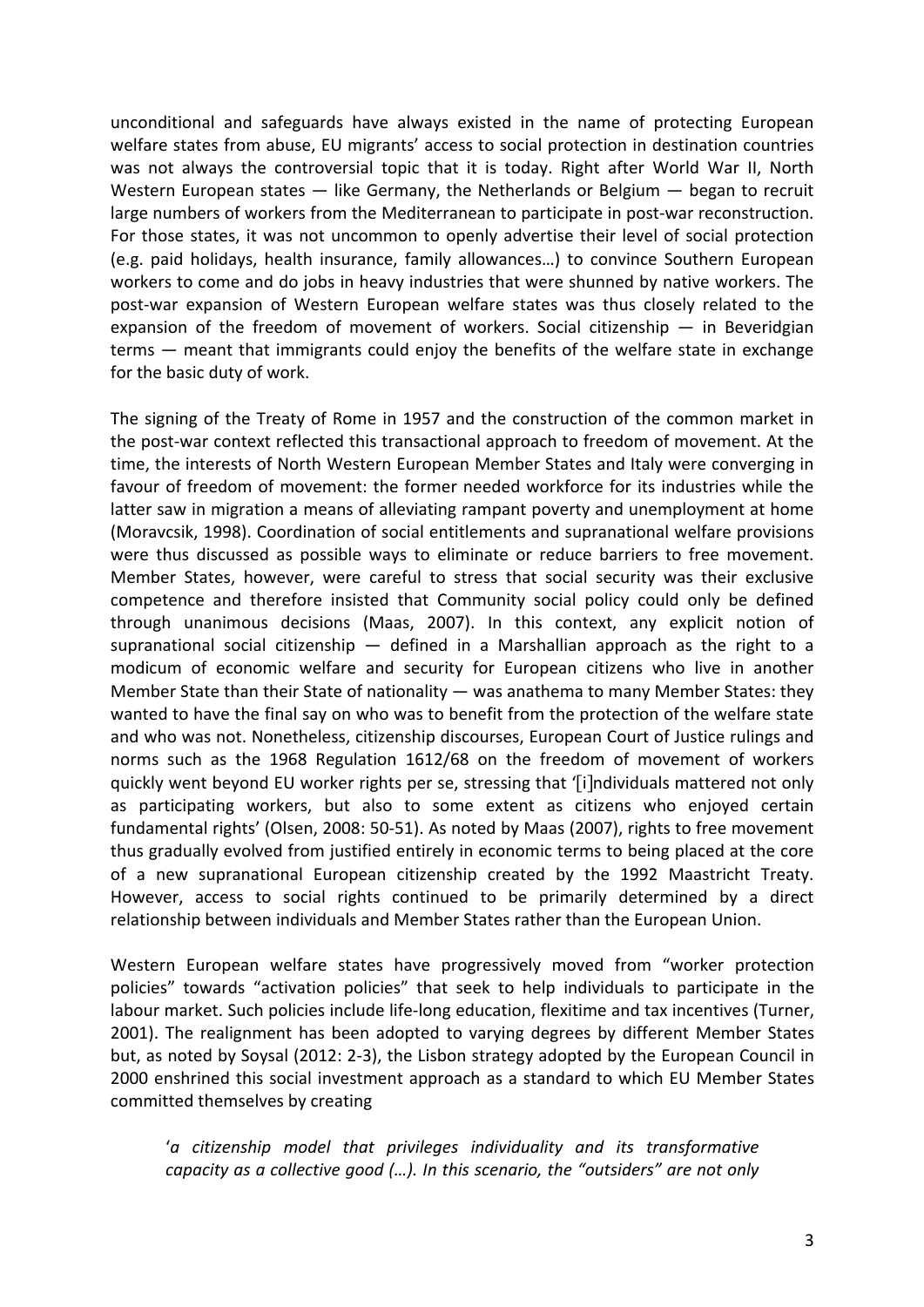*immigrants, but also the "lesser" Europeans, who have the added burden of proving the potential and worth of their individuality*.'

The principle according to which EU migrants ought to demonstrate that they are not a threat to the welfare systems of receiving Member States if they are to enjoy freedom of movement is visible at the policy level as well as in public discourse. For instance, protecting Older Member States from an influx of poor EU migrants was the motive behind temporary restrictions to freedom of movement of citizens coming from new EU Member States in Southern and Central and Eastern Europe. Most importantly, however, *Directive 2004/38 on* the right of citizens of the Union and their family members to move and reside freely within *the territory of the Member States* (hereafter referred to as "Citizenship directive") explicitly limits the mobility rights of EU citizens who have less than five years of residence in their Member State of residence. Indeed, in the words of the directive, workers, former workers actively seeking employment, and persons who are not economically self-sufficient may loose their right to residence if they become an "unreasonable burden on the social system" of the host country (see next section).

The economic crisis has significantly strengthened the conviction held by certain Member States that freedom of movement should be limited to "deserving migrants" (a concept we discuss below). In the context of fiscal austerity and budgetary cuts, several Member States have begun to make more frequent use of the Citizenship directive to revoke residence permits from EU citizens who are using non-contributory social benefits. Certain other "undesirable migrants"  $-$  such as long-term unemployed EU citizens  $-$  have also had their residence permits removed because they are deemed to have "no reasonable chance of finding employment". In 2013, four member states (UK, Germany, Austria and the Netherlands) also issued explicit calls to increase controls on the mobility rights of poor EU citizens. The calls for the curtailment of non-contributory in-work benefits that preceded and followed the Brexit referendum offer a further illustration of the long-term trend where social policies are increasingly used as a means to restrict the right to freedom of movement of EU citizens. Following Balibar (2002) and later Jansen, Celikates and de Bloois (2015), one can therefore argue that – while physical borders have been removed within the EU – controls such as those contained in the citizenship directive mean that the presence of borders is felt everywhere in the daily lives of poor immigrants who are in need of support from the welfare state.

### **Conceptualizing the irregularization of mobile EU citizens**

Mobilizing concepts from the body of literature on undocumented migration and applying them to mobile EU citizens is far from straightforward. As noted by De Genova, "illegality" is the product of immigration laws. It is 'a juridical status that entails a social relation to the state; as such, migrant "illegality" is a preeminently political identity' (2002: 422). A large part of the literature on "illegality" tries to assess scientifically the success or failures of policies aiming at limiting mobility rights and reaffirming the dominance of the state perspective on migration. In doing so, it assumes that 'undocumented migration is indeed a "problem", that the state genuinely seeks to remedy this situation on behalf of the majority of its citizenry and that the state is capable of actually effecting the recommendations of such studies' (De Genova, 2002: 421). Other scholars such as Harris (1995), Coutin (2000)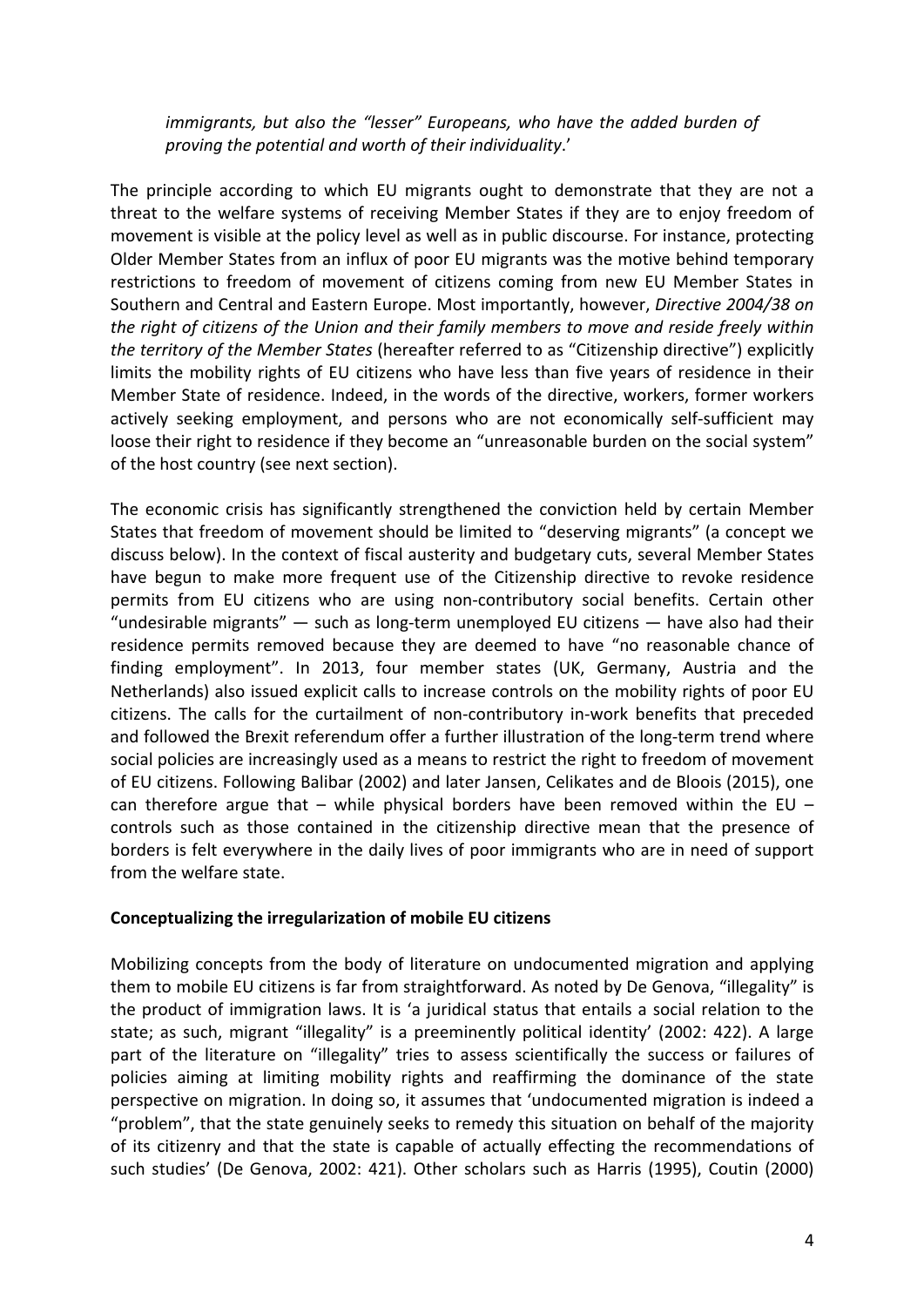and Calavita (2005) have looked at migration from the standpoint of the migrants themselves. Studying what De Genova (2002) calls the "legal production of illegality", they show that immigration and integration policies generate exclusion which is itself a necessary condition to maintain immigrants in their role of cheap and flexible workforce. In line with this perspective, our article extends this discussion to EU citizens by showing how decisions taken by Member States at the national and supranational levels to restrict their access to welfare produces illegality and ensures that EU migrants remain a docile workforce.

Certain authors have also suggested looking at deportability rather than illegality in order to acknowledge the fact that many undocumented migrants who can be arrested and deported at any moment by the authorities are not explicitly sought after (De Genova, 2002; Ellerman, 2009; Paoletti, 2010). Deportability thus means facing a permanent threat of detention and deportation which ensures the docility of the immigrant workforce. Nonetheless, as various rights that were once reserved for citizens have become accessible to non-citizens, "nondeportability" (together with some voting rights and the right to occupy certain public jobs) remains one of the few key markers that differentiate between citizens and non-citizens. Residence security is thus 'at the core of what the essential legal essence of the citizenship status is now about' (Kochenov and Pirker, 2013: 3).

In the European Union, European citizens residing in another Member State than their state of nationality experience various levels of deportability. As the number of EU migrants who see their residence permits removed on the basis of the 2004 Citizenship Directive increases, these differences become more obvious. Between 2009 and 2010, France expelled around 20,000 Romanian and Bulgarian citizens belonging to the Roma minority to Romania and Bulgaria. This large-scale campaign  $-$  which entailed the physical removal of EU citizens from French soil and the forcible destruction of allegedly illegal camps — created a major outcry in different parts of Europe. It was also roundly condemned by Commission Vice President Viviane Reding, who compared the actions of the French authorities with the treatment of minorities during World War II (Parker and López Catalán, 2014). The experience of Roma EU migrants strongly differs from that of undocumented Italian migrants in Belgium which we discuss in detail the next section. For the latter, deportation — understood as the physical removal from the territory of foreigners who do not hold a residence permit  $-$  is a purely theoretical possibility, as Italian migrants have never been deported on the grounds that they have used welfare benefits in Belgium.

Non-deportable EU migrants are not, however, a homogeneous and static category. Using the concept of 'precariousness of status' we will underline the fact that 'one's legal position in [a given] country  $-$  and hence the question of one's rights, entitlements, access to services, obligations, responsibilities, and so on  $-$  cannot always be determined as a strictly black-and-white matter' (Bernhard, Goldring, Young, Berinstein and Wilson 2007: 102). Looking at what happens when EU citizens loose the privileges associated with citizenship and how they transition from one status to another, we will show that the experience of non-deportability – a privilege reserved, it seems, for non-ethnicized EU migrants – differs in many ways. For example, as we show below with the concept of "the schizophrenic welfare state", they experience different levels of precariousness because of the arbitrariness of the bureaucratic process that creates important variations in the social rights that undocumented EU migrants continue to receive after being served with a deportation order.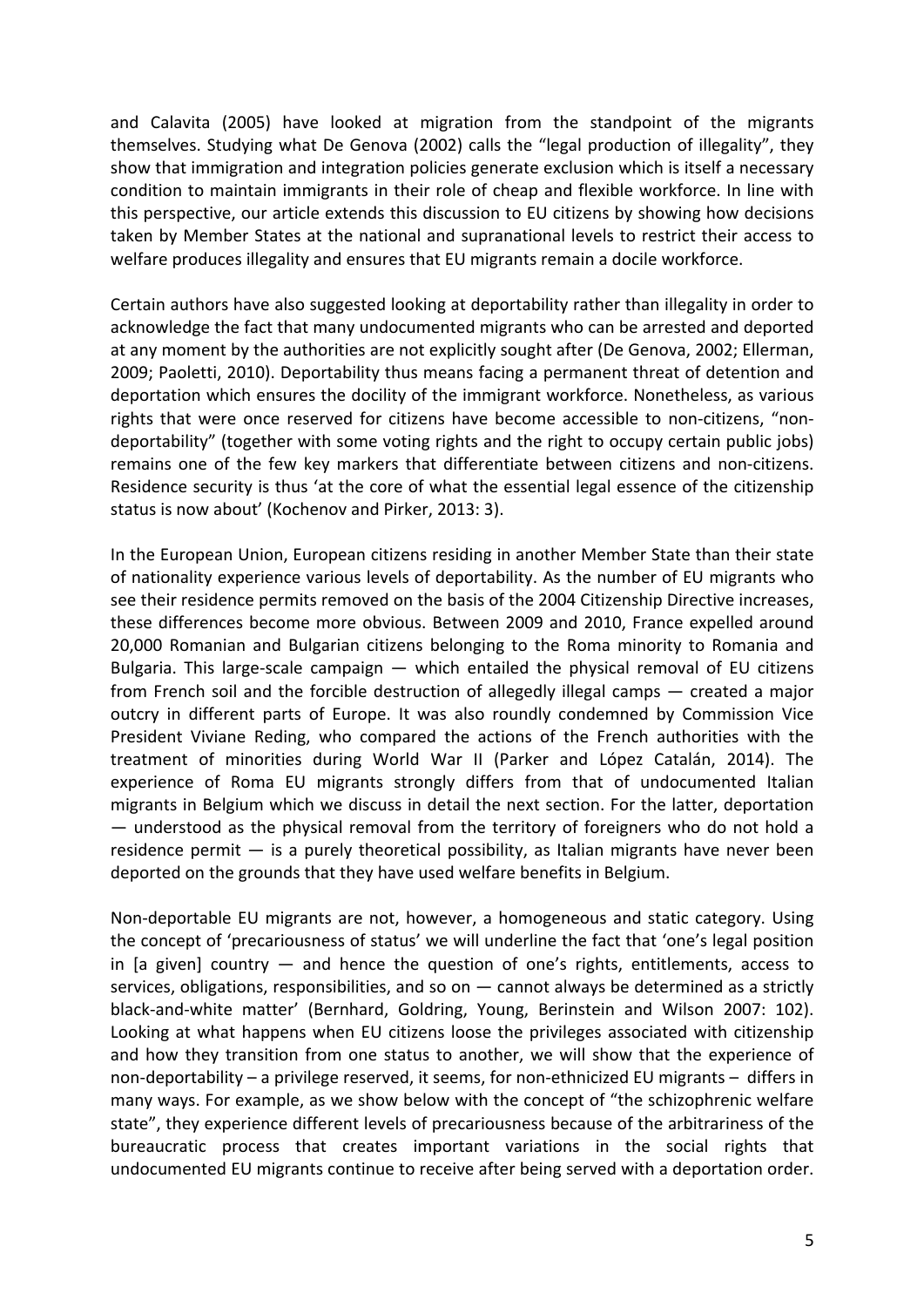Moreover, undocumented EU migrants might be able to remain on the territory of a Member State either by disappearing completely from the radar of the public authorities or by regularizing their status (via a new registration process in their municipality of residence; a possibility offered only to undocumented EU migrants). For this reason, we use the concept of precariousness in line with Goldring, Berinstein and Bernhard (2009: 245) 'to describe multiple and potentially variable forms of non-citizen and non-resident status' (including non-status).

Lastly, we chose the concept of "deservingness" to help us analyse undocumented EU migrants' strategies for responding to precariousness. Other scholars have argued that an 'emerging moral economy of deservingness encourages irregular migrants to accumulate official and semi-official proofs of presence, certificates of reliable economic and legal conduct, and other formal emblems of good citizenship, especially  $-$  but not only  $-$  with a view to future legalization' (Chauvin and Garcés-Mascareñas, 2012: 243). We will demonstrate that the concept of deservingness implies that, in order to maintain or restore their right to reside in their Member State of residence, EU migrants are expected to demonstrate to local authorities that they no longer represent a risk of becoming a burden on the public finances of that Member State. Demonstrating their ability to be self-sufficient without the intervention of the welfare state  $-$  or arguing successfully that such intervention is only temporary before they themselves become contributors rather than users of welfare  $-$  is key to maintaining residence rights in the EU today.

### **Creating undocumented EU migrants: the case of New Italian migrants in Belgium**

Belgium is one of the Member States to have tightened their welfare policies with the purpose of restricting EU citizens' freedom of movement. Arguing that  $-$  in times of crisis— 'we needed to prevent foreigners from coming to Belgium to take advantage of the welfare system' (RTL info, 2014), the Secretary of State for Migration implemented a policy of systematic cross-checking between social security and migration databases in 2010. Under this policy, EU citizens who use non-contributory benefits for periods that are considered too long or who are deemed to have "no reasonable chance of finding employment," are increasingly being served with deportation orders (called Ordre de quitter le territoire in French). Between 2010 and 2014, the yearly number of EU citizens told to leave Belgium on such grounds has jumped from a couple of hundred to more than 2,000. Citizens of Romania  $-$  a new Member State  $-$  account for over 15% of all cases. By contrast, citizens coming from four large, long-term EU Member States  $-$  France, the Netherlands, Italy and Spain  $-$  jointly only account for under a quarter of all removals during the same period.

Because they are not followed by the actual physical removal of EU citizens from Belgian territory, the deportation orders given to many Central and Eastern European migrants have not triggered negative reactions against Belgian authorities (unlike France). On the other hand, the undocumented EU migrants from older Member States who were given deportation orders received significant media attention, support from trade unions and migrants' organizations as well as support from elected officials from their home countries (Lafleur and Stanek, 2017). The case of undocumented Italians, in particular, struck a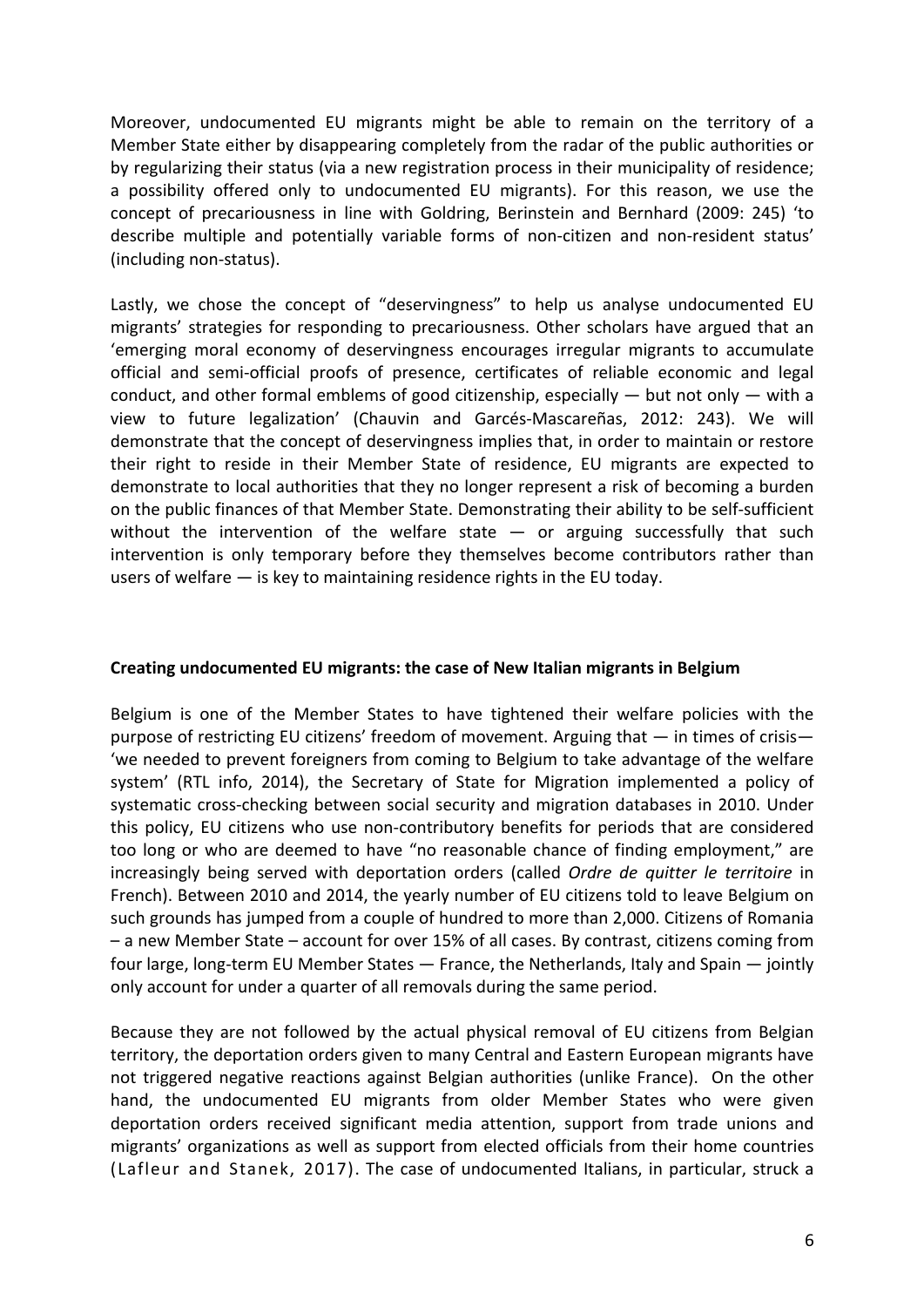chord with public opinion. In the post-war era, the arrival of Italians has largely been depicted in Belgium as a "successful immigration" that brought people to the country who strongly contributed to its economic growth and to the expansion of the welfare state (Martiniello, 1992). Having seen earlier generations escape the stigma of poor guest workers, the new arrivals from Italy were dismayed to find themselves branded as welfare abusers. 

In this section, we first, describe the process that transforms some of the new Italian migrants into undeserving migrants whose freedom of movement in the EU is taken away from them. Second, we demonstrate that the fact that Italian migrants in Belgium are all non-deportable leaves them with a stark choice to either, leave the territory, build a case of "deservingness" in order to convince the authorities to regularize them or stay without any status. Thirdly, we conclude with a discussion on the consequences of this policy on immigrant precariousness.

The data presented in this section have been collected through interviews conducted between February and June 2016. Using different entry points in the field such as immigrant organizations, trade unions and the authors' own network within the Italian community, we spoke in total to 20 Italian citizens who had been residing continuously in Belgium for less than five years but had received a deportation order or whose residence permit was being officially reviewed. During fieldwork, we identified three types of new Italian migrants to Belgium: 1) "free movers" (first-time migrants who had exercised their right to move freely within the EU in the context of the economic crisis after 2007), 2) "second generation Italians" (people born in Belgium and who had lived there for most of their lives but with some discontinuities, as a result of which they had not secured permanent residency) and 3) "secondary migrants" (naturalized Italian citizens who were born outside of the EU who reemigrated following the economic crisis). Overall, immigrants from these three categories came equally from Southern and Northern Italy and, in coming to Belgium, were mainly motivated by economic and family-related reasons.

All names and data that could allow the immigrant interviewees cited in this article to be identified have been transformed or removed. In the interview excerpts, the acronym written next to our interlocutor's name (e.g. Hany, MO) describes their gender (Woman or Man) and their age (Under or Over 40 years old).

# *EU Mobility in times of crisis*

For most of the new Italian migrants in Belgium, the reason for leaving Italy had been a precarious work position or the sudden loss of employment. All interviewees stressed the damage that the economic crisis had caused to the Italian job market. Besides high unemployment, interviewees complained of labour market segmentation that separated a lucky minority of well-protected workers with stable contracts from the other —usually younger  $-$  workers who only received precarious contracts. Similarly, the Italian welfare state was said to be unable to help citizens cope with the crisis. Unemployment benefits were difficult to obtain and inadequate: 'You stay poor with le chômage *[unemployment benefits]! You pay your bills […], you are left with 100, 200 euro to live, how do you do that?!*' stated Hany (Hany, MO, field notes, 12 April 2016). Such factors made interviewees feel that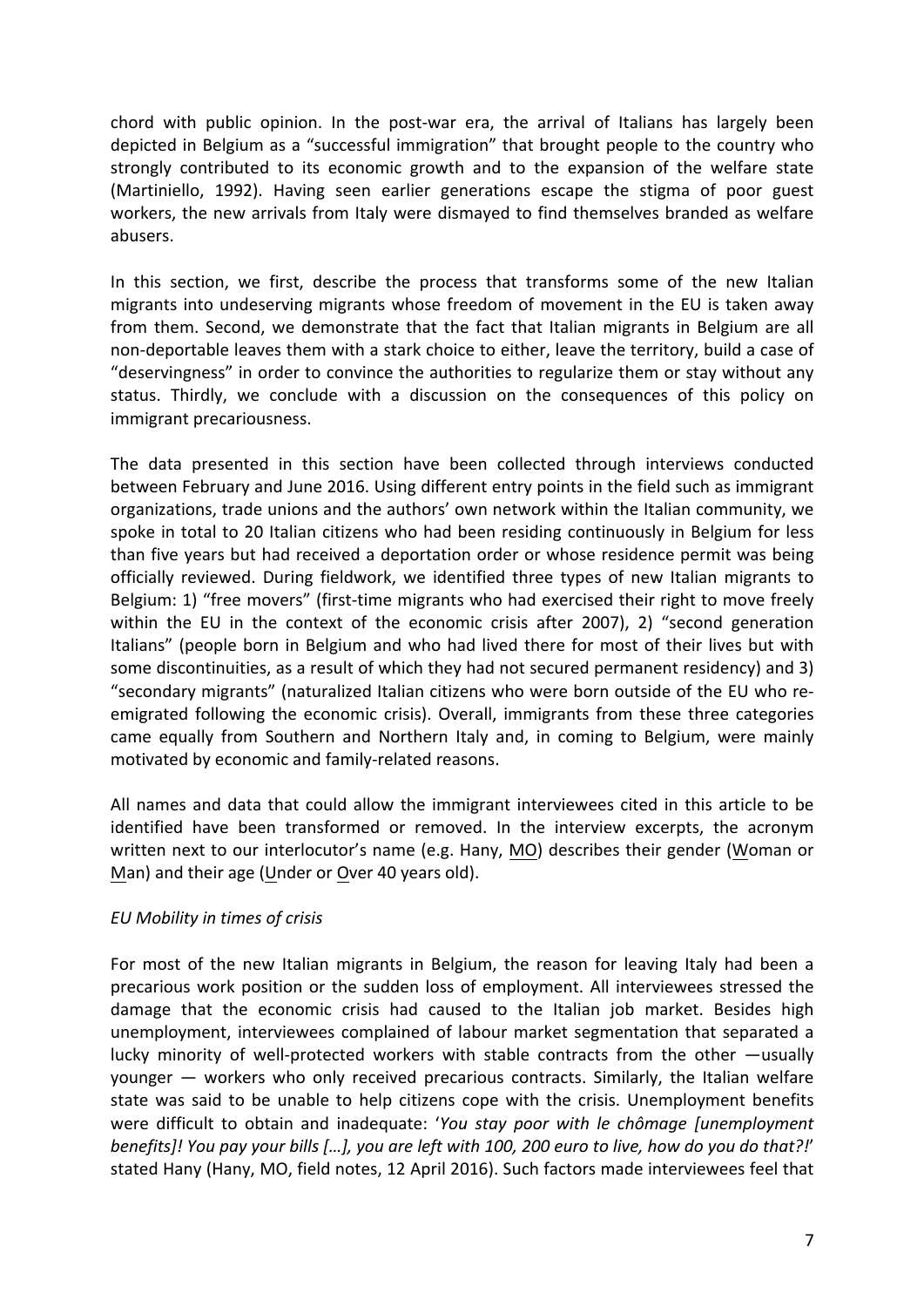they were at risk of falling into poverty. In the case of Arturo: 'One had to take a decision [...] *we* were about to loose our dignity, we were going to Caritas to receive food [...] because *[with a small income] either you eat or you pay the rent.'* (Arturo, MO, field notes, 30 March 2016). However, as migration scholars have long known, economic motives often combine with other factors  $-$  such as family reasons— to precipitate migration decisions and/or the specific location to where one moves. Rossella, for instance, whose Italian employer refused to give her a formal work contract in spite of the long hours she spent in the workplace, eventually left Italy to follow her partner who was going to start an internship in Brussels (Rossella, WU, field notes, 23 May 2016).

The personal narratives of family members or acquaintances who had lived in Belgium encouraged some interviewees to move there during the economic crisis. Once in Belgium, however, they had to reconsider this idealized depiction of their new country of residence as well as the very freedom of movement within the EU which they had taken for granted. Instead of finding the abundance of jobs they had hoped for, new migrants faced a similarly segmented labour market they knew from Italy, which only offered them informal employment or short contracts at best. They also faced unexpected new challenges when seeking formal recognition of their skills and when trying to orient themselves through Belgium's complex federal system, which had an administrative impact on their daily lives. Moreover, some new migrants discovered that not knowing the language of the region in which they had settled (i.e. French or Dutch) was not only a barrier to employment but also prevented them from joining training programs offered by regional employment agencies.

Unsurprisingly, newcomers who could not find a job rapidly found themselves at risk of further social exclusion. In those circumstances, undeclared work and the use of some form of social protection benefit from Social welfare agencies (called *Centre Public d'Action Sociale* in French) rapidly became their only option. The prevalence of undeclared work in Belgium came as a bitter surprise to new Italian migrants. For Arturo: '*I left Sicily and I find myself in a parallel world! Work paradise?! [Work here] is all undeclared work!'* (Arturo, MO, field notes, 30 March 2016). The hospitality industry, particularly bars and restaurants, is one economic sector where low-skilled migrants traditionally find opportunities in Belgium. It is also a sector where undeclared work and exploitation are common (Adam, Ben Mohamed, Kagne, Martiniello and Rea, 2002). Migrants find themselves "hostages" of their employers who '[...] are selling dreams', as Rossella summed up (Rossella, WU, field notes, 23 May 2016), referring to the promises of regular contracts in exchange for their hard work.

Making use of their rights to social protection  $-$ such as unemployment benefits or the minimum income support— is another route taken by Italian migrants struggling to enter the Belgian labour market. This route, however, is the one that most clearly exposes them to the scrutiny of the authorities.

# *Becoming an undocumented EU migrant*

The administrative process that leads EU migrants to become undocumented is far from explicit. All Italian immigrants who were given a deportation order by the Belgian authorities first received a letter inviting them in vague terms to come to the Municipality to clarify their residence status. The deportation order itself was then delivered at the Municipality in a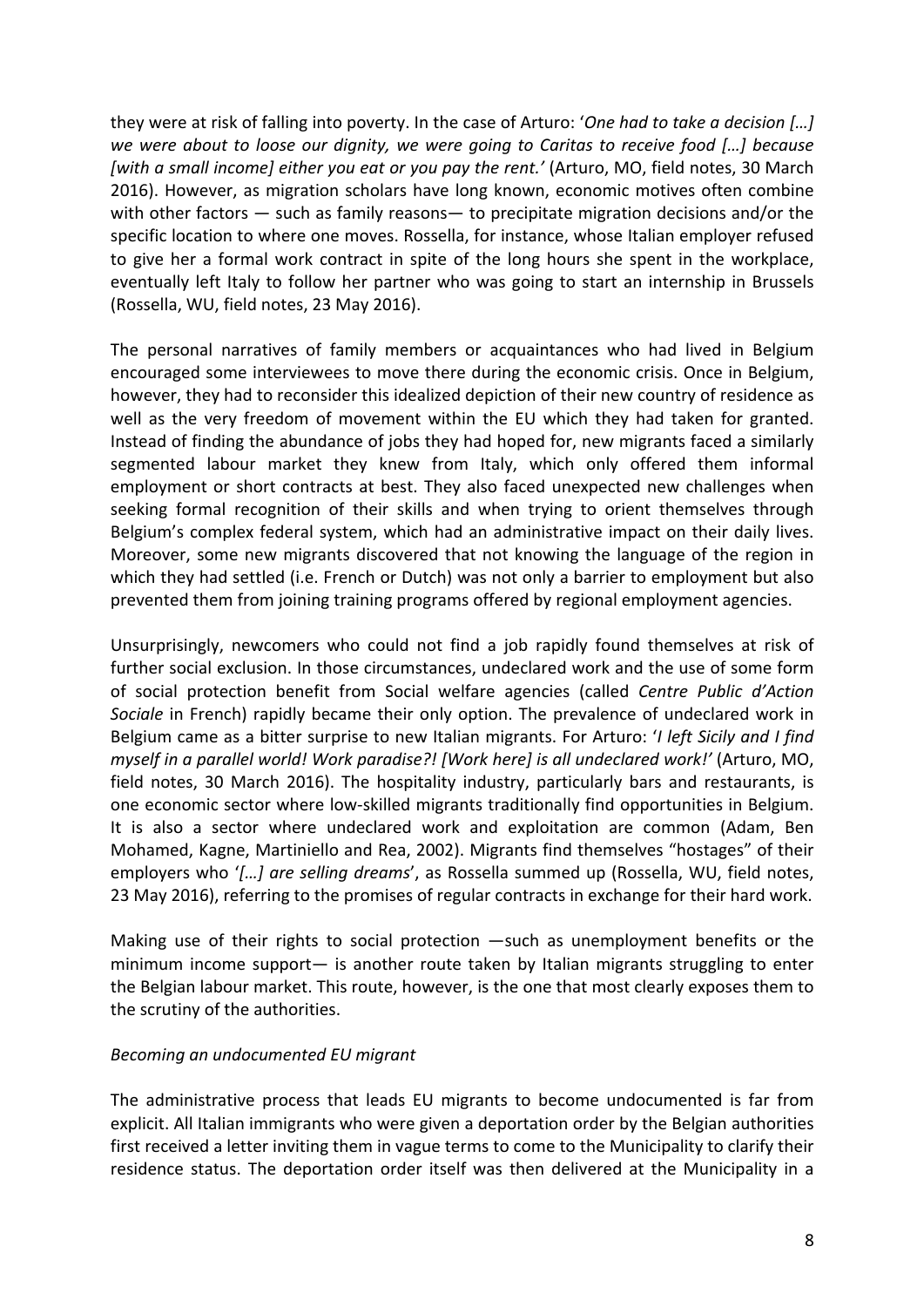manner characterized by a high level of symbolic violence. Deportation orders are formulated in extremely technical language and the vocabulary used  $-$  referring to a person's use of social benefits as an "unreasonable burden on public finances"— insists on the gravity of the situation and the seriousness of the "offense" committed by the foreigner who failed to find a job or asked for social assistance. Also, the letter makes it explicit that immigrants "may be expelled or detained" if they do not leave Belgium voluntarily. The experience of receiving a deportation order and being described as unfit for residence in Belgium triggered strong feelings of shame among certain immigrants.

The inherently threatening and demeaning nature of the experience is reinforced when migrants arrive in the municipal office where the deportation order is handed over to them. Not knowing exactly what will happen to them there, interviewees often find out only upon arrival that the purpose of the appointment is their removal from residence registries. Indeed, several interviewees noted that municipal officers insisted on examining their identity card before proceeding to its physical destruction in front of them. This experience was described as traumatic by interviewees who faced the reiteration by municipal employees of the rhetoric of the Migration minister accusing EU migrants of welfare tourism. As Carlo recounts: 'A woman from the Municipality told me: why did you have to *come here to take money from the Belgian state, take the money from the Italian State instead!'* (Carlo, MO, field notes, 20 April 2016). Arguing that its welfare system is endangered by migration, the State tells immigrants that that their presence is no longer desirable. By insisting on this idea in spite of their *de facto* non-deportability, the authorities try to strong-arm EU citizens into leaving voluntarily. In many cases, the seizing and destroying of their identity card prevents EU migrants from re-accessing social services and many other services besides. Indeed, people living in Belgium are legally required to carry an official identity card at all times. Most importantly, however, the physical destruction of identity cards is an act by which the State intends to reaffirm its control over a population  $$ mobile  $EU$  migrants – who traditionally considered themselves as having an unquestionable right to move and settle anywhere in the EU.

# *Dealing with the "schizophrenic welfare State"*

The policy of removing of residence permits is implemented by the authorities with an air of strict and rigorous law enforcement. However, the experience of Italian migrants also reveals the inconsistent and therefore arbitrary application of this practice and most importantly, the lack of coordination between administrations dealing with residence and welfare issues. Several interviewees felt that they were not properly informed by welfare agencies upon asking for benefits. No one warned them that applying for help could lead to the loss of residence permit. Like other interviewees, Rossella notes that there is an inherent contradiction in Belgian social policies:

*'If you offer a service [like the social integration income] to everyone because* we are all European, if you allow me, then you cannot tell me six months later that you remove it and send me away!' (Rossella, WU, field notes, 23 May 2016).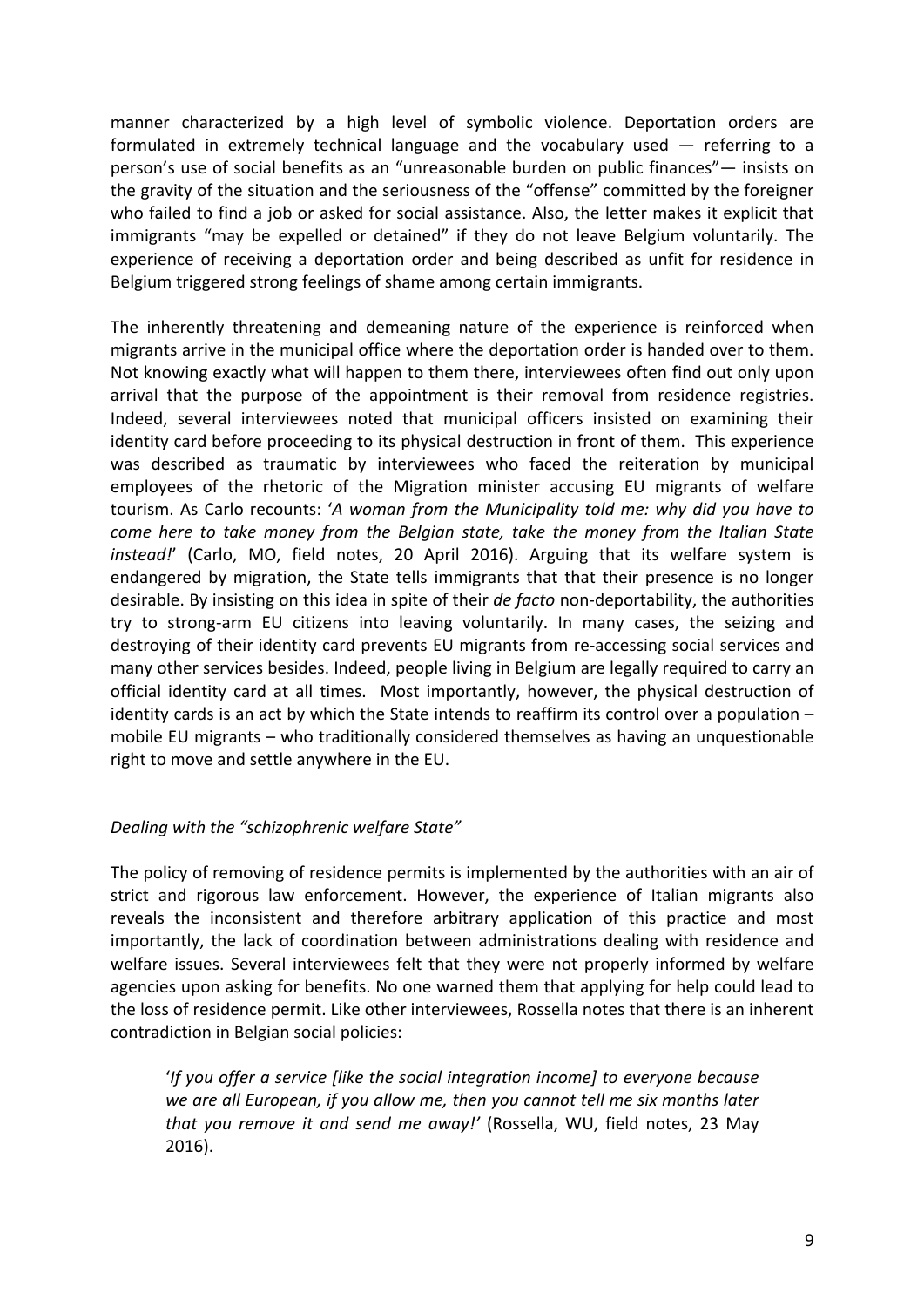The feeling of unfairness and of "being tricked" by authorities is aggravated by the sense that third country migrants receive more favourable treatment. For Camillo, '*Newcomers<sup>i</sup> come here and after three months they receive a passport and a stipend!'* (Camillo, MO, field notes, 29 March 2016) and for Paola:

'*Blacks* here have everything! They receive the card from the welfare agency and they get everything paid for. There is something that is wrong with this *system.* They give them a house, and me I had to redo the house entirely and I pay rent. For them, they put first the house in order and then they go in.' (Paola, WO, field notes, 24 May 2016).

In comparing their situation as undocumented EU migrants to that of documented third country nationals, interviewees revealed how EU citizenship and freedom of movement have been internalized by mobile EU citizens themselves. This is part and parcel with a sense of entitlement  $-$  of being more deserving of residence and welfare rights within the EU than third country nationals.

'[...] *Europe is one.* Why do I have to be illegal? Here is my house. The Blacks, *they are illegal, the Moroccans [as well], not because it is racism but because it is reality! If I'm European, how can I be illegal?!'* (Paola, WO, recorded 24 May 2016).

For many interviewees, interactions with the local administration often conveys the idea that they are dealing with a "schizophrenic welfare state". Andrea for instance, recalled that police officers twice came to his house to tell him to leave. On both occasions, the police in fact conceded that they were forced to comply with procedures but had no intention of ever arresting and deporting him. One of the officers explained the situation as follows: "*What should* I do... They tell me to come, I go... it is not my fault!'"(Andrea, MU, recorded 19 May 2016). As seen in other cases of deportation involving third country nationals, police officers in charge of implementing deportation orders at the local level appear to be reluctant to enforce these decisions as they often cause outcries in local communities.

The ambivalent attitude of the State was even clearer for those among our interviewees who continued to receive unemployment and social benefits after the issuance of a deportation order and the removal of their residence permit. Redouane, who was ordered to leave after three and a half years of residence in Belgium was informed by the unemployment office that he could still receive unemployment benefits until he reached the age of retirement in 2018: 'The [social] rights stayed as before, also the health insurance and the unemployment benefits, but they destroyed my identity card' (Redouane, MO, field notes, 22 April 2016). To cite another case, Rossella was granted a social integration allowance from the local welfare agency after receiving the deportation order and was informed by the social worker that only a change in her employment situation would put an end to this benefit.

Immigrants who find themselves in these situations receive contradictory orders from the State due to the lack of coordination between migration and welfare authorities. At the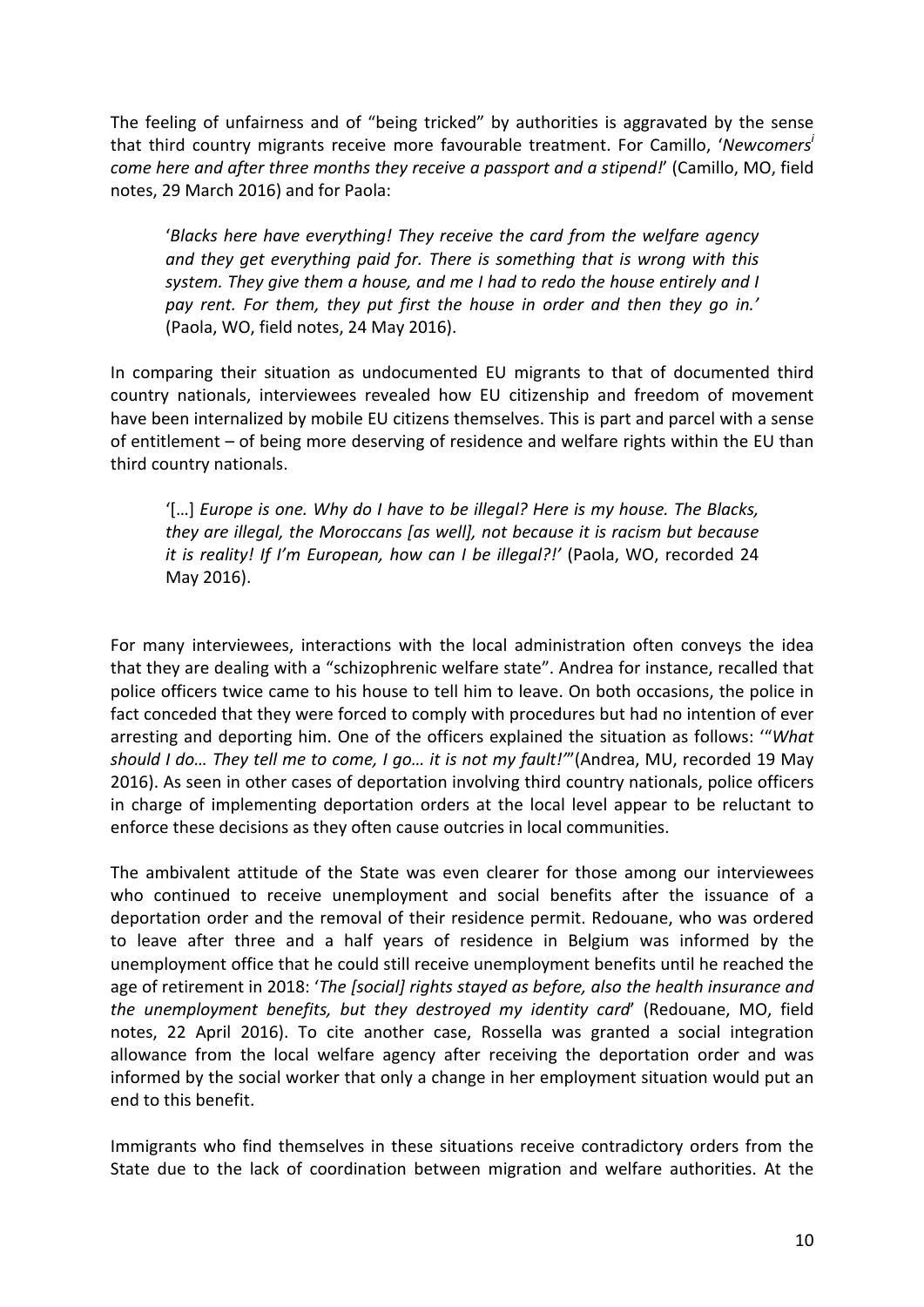same time, the sense of being treated unfairly is further reinforced by a process already identified by Lipsky (1969: 30) by which street-level bureaucrats develop conceptions of clients (in this case a conception as "welfare abusers") 'which deflect responsibility away from themselves'. The result of these bureaucratic contradictions however is to push EU migrants further into precariousness  $-$  not a precariousness characterized by the absence of rights but by ambivalent status and limited and unstable rights maintained or granted at the whim of the authorities, through a highly arbitrary process.

### *Reacting to deportation orders*

The removal of residence permits prompted two very different reactions among our informants. For immigrants who have the economic and/or social capital to react, it is perceived as a mere bureaucratic annoyance that would require time and energy to fix but that would not significantly affect their plans in Belgium. Antonia, for instance, was surprised but not worried that EU citizens could be expelled. She was born in Belgium and was familiar with the country's bureaucracy. In addition, she had the necessary financial resources to survive a period of illegality during which some of her social rights were removed (Antonia, WO, field notes, 28 April 2016). Similarly, Andrea declared that he was not particularly worried when he received the deportation order, but rather 'annoyed' (Andrea, MU, recorded 19 May 2016), adding that he did not like living in Belgium and could eventually leave. 

For other Italian migrants, however, receiving a deportation order marked a significant setback, casting doubt on their migration project and, more generally, their aspirations. MacLeod (2009) and van Meeteren (2012) define the aspirations of undocumented migrants not as their migration motives before departure but as what they want to achieve during their stay in the receiving society. Aspirations are thus less rational than goals and evolve as opportunities and constrains unfold in the receiving society. For this second group of undocumented Italian migrants, receiving the deportation order opened a phase of doubt in which professional and family perspectives were reconsidered: 'After the deportation order, *I* no longer knew what my project was in Belgium, a country that had made me precarious and sanctioned me. I was thinking for a year: should I stay, should I go, what do I do?' (Sonia, WU, field notes, 28 April 2016). Others, like Carola, had long-term plans in Belgium and were about to apply for permanent residence as they had lived in Belgium for almost 5 years. For them, the deportation order symbolizes the collapse of personal and professional strategies. The act of receiving a deportation order therefore marks a turning point and often instils the feeling that all time and effort spent in the host country are being erased (Carola, WU, field notes, 15 April 2016). 

Confronted with the situation of being undocumented, new Italian migrants face two options. On the one hand, they can comply with the state's injunction to leave, in spite of being aware of their non-deportability. On the other hand, they can comply formally or informally with the State's injunction to stop being a burden on the Belgian welfare system by asserting their deservingness. We identified three routes that immigrants can follow in their bid to restore their legal status and obtain a new residence permit: resistance, downward social mobility and upward social mobility.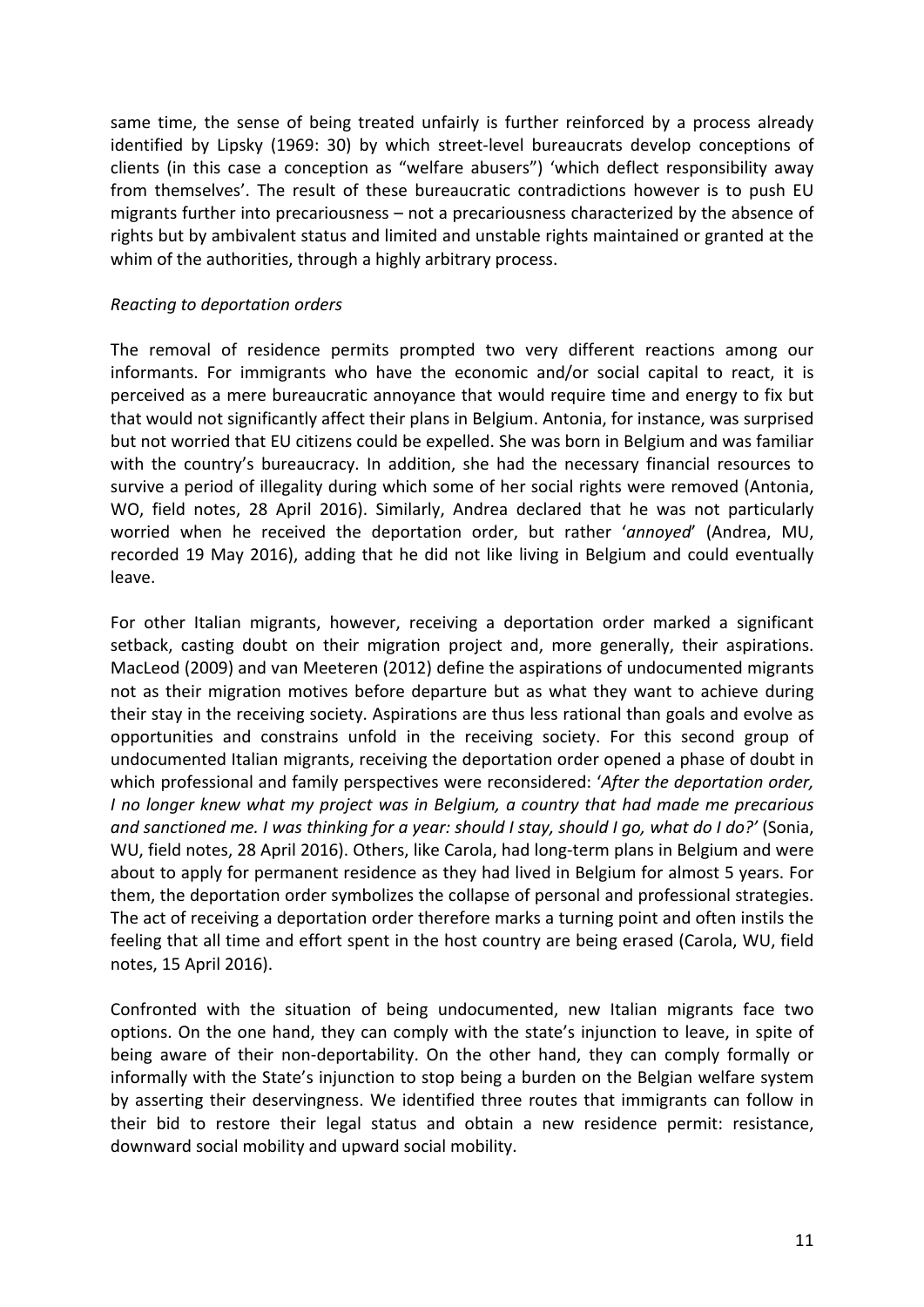Receiving a deportation order forces every migrant at least to consider complying with the authorities' decision and return to their home country. At first sight, such a return could be interpreted as a sign of success of the State's strategy to remove non-deportable EU migrants from its territory. Yet the migrants who leave Belgium are not necessarily those whose economic prospects in Belgium were the bleakest. Claudia, for instance, was already unsure about staying permanently in Belgium. The deportation order thus acted as a trigger that precipitated the decision to return. To facilitate the transition, she could count on the network she had managed to maintain in Italy in spite of the years spent in Belgium: '*I'm lucky* because in Italy I was immediately taken care of by a friend. She gave me work, she let *me teach theatre workshops in schools and to prepare shows for young people...'* (Claudia, WO, field notes 14 April 2016).

For those who  $-$  on the contrary  $-$  decided to stay in Belgium and have the necessary social and economic capital, the first reaction was often to resist by turning to a lawyer, a trade union or a non-profit organisation that helps immigrants. In several cases, immigrants were advised to undertake legal action against the the Migration Office that had issued the deportation order. Nevertheless, the legal process entails significant costs for individuals, and the outcome is uncertain. However, starting this process also grants migrants with a temporary residence status that formally allows them to stay for the duration of the legal proceedings. While the decision to challenge the deportation order is personal, several informants also pursued collective objectives: '*I fought to get back what I had worked for and* also out of a sense of civic duty. For me it was important. It is not possible that things go *this* way, society does not protect you, they must! ...' (Sonia, WU, field notes, 28 April 2016).

Another way to oppose the obligation to leave is to attempt to re-register with the municipality, with a different status. Some of our interviewees were indeed offered a job after receiving a deportation order and managed to regularize their administrative status. Regularization entails registering once more with a municipality and recuperating one's rights to welfare. In such a situation, collecting evidence to demonstrate deservingness (contract duration, working hours, etc.) becomes crucial for convincing authorities that one is no longer likely to apply for benefits. Others were hoping to regularize their status by getting married (or officially registering as cohabitating partners) to a Belgian citizen or an Italian citizen with a permanent resident status. In both cases, the solution to the precariousness experienced by the immigrant entails convincing the State that they deserve to stay on Belgian territory – either on the grounds of their demonstrated economic value or due to strong personal links with the country (e.g. marriage). When successful, this path can be qualified as "upward social mobility" because it turns undocumented EU migrants with precarious status into bona fide mobile EU citizens with a residence status and social rights in Belgium.

These opportunities that lead EU migrants from illegality to a stable legal status are however quite limited and, therefore, a more frequent route for those who do not want to return and are unable to find stable employment is to accept downward social mobility; that is, to accept a status so utterly precarious that it allows them to comply formally or informally with the State's request not to be a burden on the welfare state. One such avenue consists in formalizing precariousness by registering as a self-employed worker with the municipality. Indeed, authorities tend to be laxer in those cases because self-employed status comes with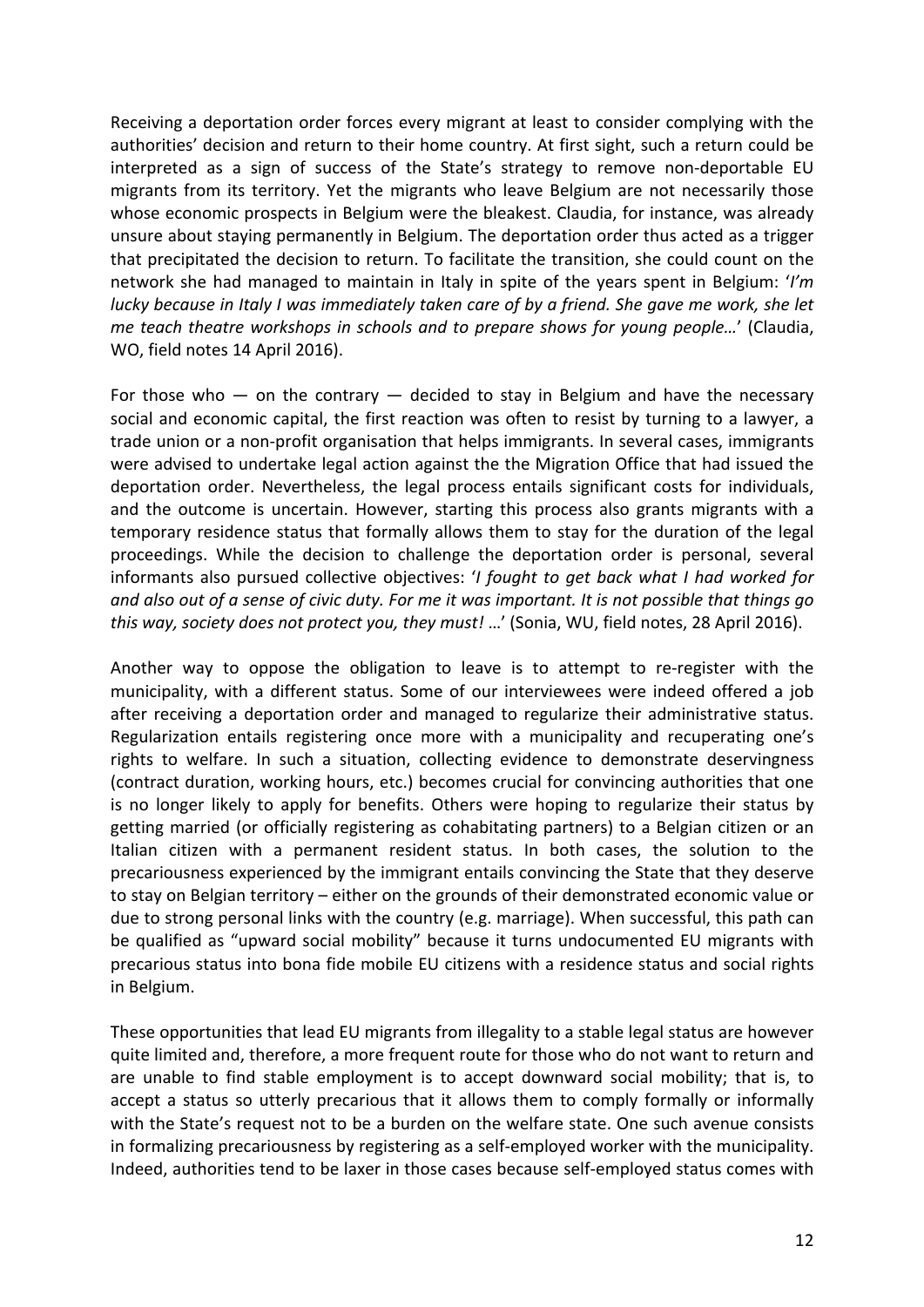a lower level of social protection. Others engage in the "gig economy" seizing a job opportunity in the digital world (e.g. language teaching online) that allows them to be in a contractual relation with a foreign employer without being noticed by the Belgian authorities. However, the simplest way to stay in Belgium while keeping off the radar of the migration and welfare authorities is to engage in undeclared work. But income from the black market is often too low or irregular, and in order to compensate for the shortfall and for the absence of social protection, migrants engaged in undeclared often have to accept lower living standards, share housing or ask relatives for financial support.

# **Conclusion**

Since the beginning of the economic crisis, the ranking of migrants on the basis of their potential economic contribution to society has increased. In this effort, EU legislation that allows national authorities to remove the residence permits of poor migrants accused of being burdens on the welfare state has been used to limit the freedom of movement of some EU citizens. Such a policy interpretation is in line with the activation approach to social policy that has been enshrined in EU law since 2000, as it confirms the transformation of social policies from instruments of protection for groups at risk of social exclusion into instruments incentivizing individuals to participate in the labour market.

The process of curtailment of the freedom of movement of precarious EU migrants, however, takes the form of a series of administrative decisions that are perceived as contradictory and misleading by mobile EU migrants. The immigration authorities and social services often work in different directions, giving rise to what we have called "the schizophrenic welfare state". Where immigration authorities interpret welfare use by EU migrants as a motive to exclude "unproductive migrants", the social services often continue to fulfil their protective function by advising immigrants to apply for benefits even when this practice puts them at risk of losing their right to reside in their host country. Yet, unlike Roma migrants in France who have been physically removed from French territory on the strength of the same legislation, undocumented Italian migrants  $-$  and other citizens from EU-15 Member States who have migrant organizations, trade unions and elected officials in their home countries who are willing to defend them  $-$  are de facto non-deportable within the EU. Non-deportability, however, does not prevent those EU migrants from experiencing varying degrees of precariousness and does not ensure that they will be able to muster evidence of deservingness to convince authorities to revert their decision.

Overall, the practice of removing the residence permits of EU migrants who use certain types of welfare benefits forces an increasing number of EU migrants to accept being economically active without or with more limited forms of social protection. In other words, by transforming EU citizens into holders of precarious status, this policy ensures the persisting presence of cheap and docile workforce in destination countries. Also, it reinforces the long-term process of labour market segmentation currently at play in European economies, which was itself a trigger for the mobility of EU migrants sanctioned by this policy in the first place. As the use of social protection becomes an instrument of internal immigration control within the EU, EU migrants who cannot either rapidly find stable employment in destination countries or otherwise acquire a less precarious status by demonstrating deservingness (e.g. via marriage) are increasingly being forced to accept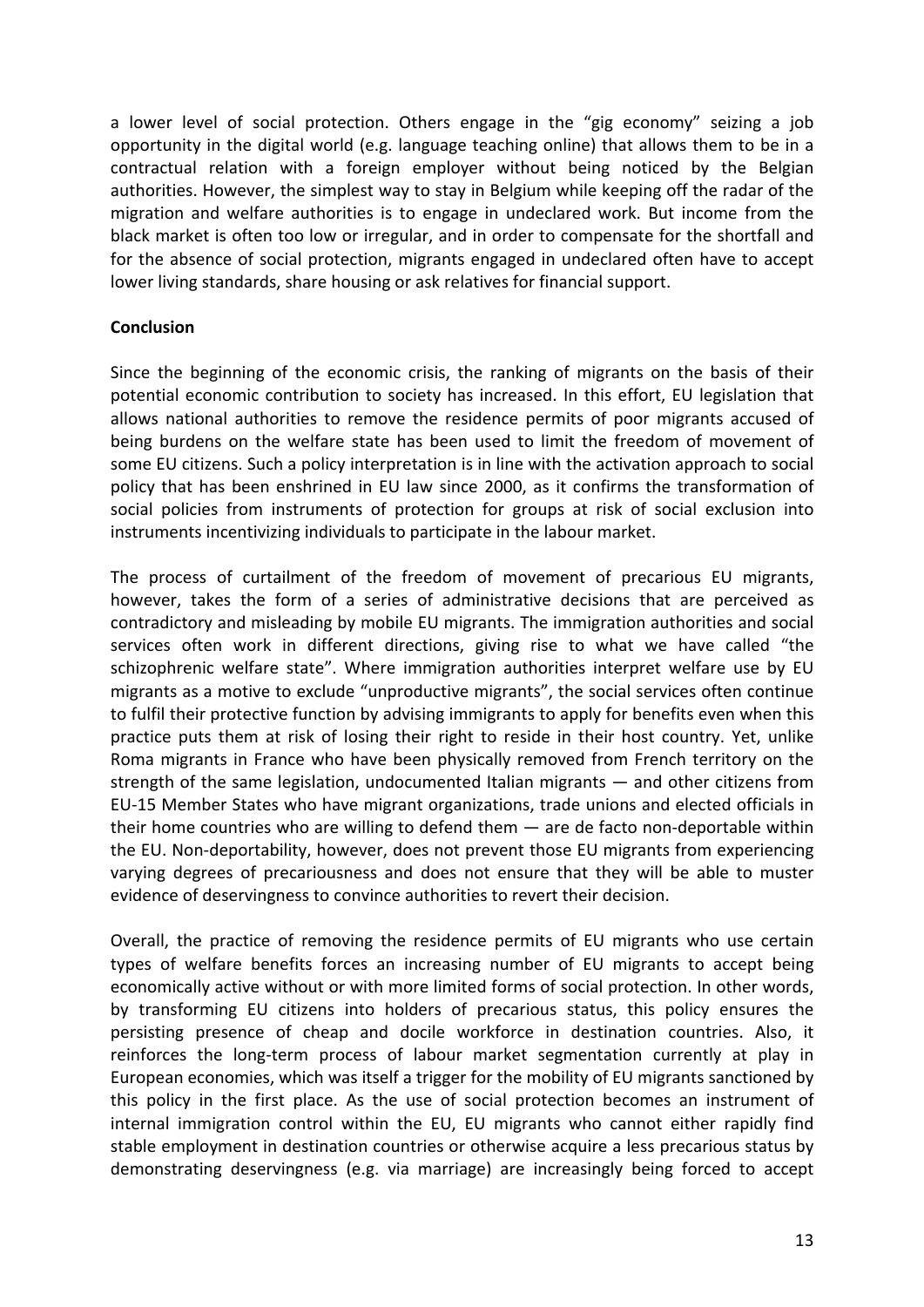downward social mobility. This is visible through their acceptance of unstable work contracts with more limited social rights (e.g self-employment), their participation in the casual economy or their participation in the black market economy. As revealed by our fieldwork, omitting to declare one's residence in the destination country and participating in the irregular labour market are also becoming strategies of adaptation of newcomers desirous to stay off the radar of the authorities as long as they cannot obtain a regular contract. This practice feeds the black economy, with attendant loss of tax income and increased risks of social exclusion for workers. The pressure to accept undeclared work also strongly contradicts the right to freedom of movement; a core principle that guided the European integration process and was meant to guarantee workers stronger chances of maximizing income while providing them with adequate levels of social protection.

Finally, forcing EU migrants to make a case for "deservingness" in order to justify their stay in another Member State has a broader effect on EU citizens' perception of the added-value of holding European citizenship. Contrary to their initial perception that freedom of movement is largely unconstrained, undocumented EU migrants are met with "workfarist" regimes in their destination countries where migrant employment has become a civic obligation (Chauvin and Garcés, 2014). This unexpected situation places undocumented EU migrants in a position where they fear the competition of third country nationals when demonstrating deservingness. Nicholls et al. (2016) had already identified that strategies of deservingness contribute to the stratification of precarious migrants. In this article, we have gone a step further and shown that undocumented EU migrants —who have objectively more legal avenues to regularize their status— actually feel threatened by asylum seekers and third country migrants whom they perceive are more likely to be recognized as deserving immigrants. As the arrival of numerous asylum seekers across Europe in recent years entails growing competition between precarious migrants, the use of welfare for controlling EU migration is likely to feed further xenophobic sentiments towards third country nationals.

### **Endnotes**

### **References**

Adam I, Ben Mohamed N, Kagne B, Martiniello M, Rea A (2002) *Histoires sans-papiers*. Bruxelles: Vista.

Bernhard JK, Goldring L, Young J, Berinstein C and Wilson B. (2007) Living with precarious legal status in Canada: implications for the well-being of children and families. *Refuge* 24 (2): 101–114.

Black R, Engbersen G, Okólski M. and Pantîru C (eds) (2010) *A Continent Moving West? EU Enlargement and Labour Migration from Central and Eastern Europe*. Amsterdam: Amsterdam University Press.

 <sup>i</sup> By newcomers he refers to recently arrived asylum seekers.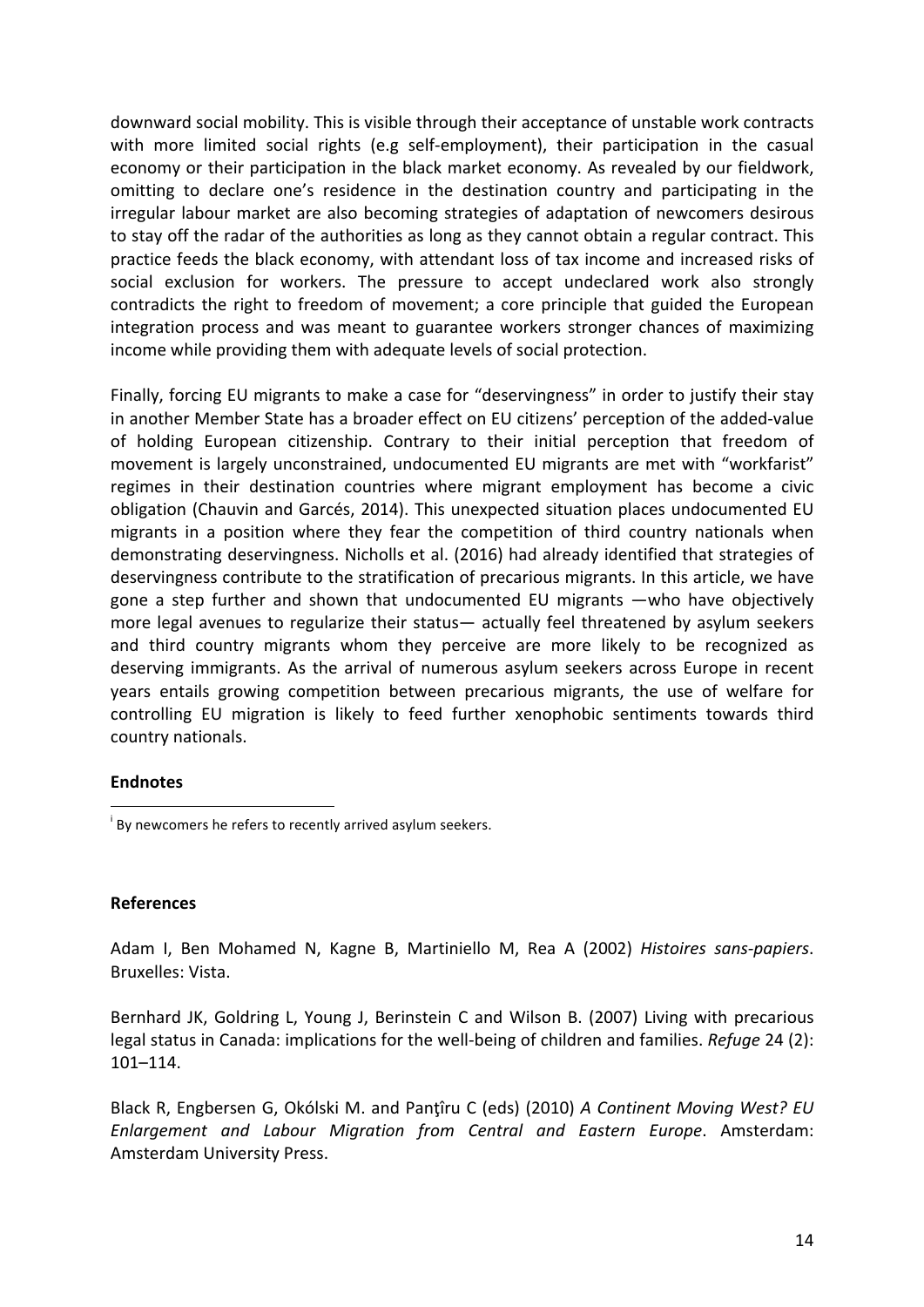Calavita C (2005) *Immigrants at the Margins: Law, Race, and Exclusion in Southern Europe.* Cambridge: Cambridge University Press.

<u> Alexandria de la contrada de la contrada de la contrada de la contrada de la contrada de la contrada de la c</u>

Chauvin S and Garcés-Mascareñas B (2012) Beyond Informal Citizenship: The New Moral Economy of Migrant Illegality. *International Political Sociology* 6(3): 241-259.

Chauvin S and Garces-Mascareñas B (2014) Becoming less illegal: Deservingness frames and undocumented migrant incorporation. Sociology Compass 8(4), 422-432.

Coutin SB (2000) *Legalizing Moves: Salvadoran Immigrants' Struggle for U.S. Residency.* Michigan: University of Michigan Press.

De Genova NP (2002) Migrant 'Illegality' and Deportability in Everyday Life. Annual Review of *Anthropology* 31(1): 419-447.

Ellermann A (2009) States against migrants: deportation in Germany and the United States. Cambridge: Cambridge University Press.

Eurobarometer. (2013) *Public Opinion in the European Union, Standard Eurobarometer 79,* Spring and *2013*. Available at: http://ec.europa.eu/public\_opinion/archives/eb/eb79/eb79\_publ\_en.pdf (accessed 15 June 2016)

Fassin E, Fouteau C, Guichard S and Windels A (2014) *Roms & riverains. Une politique municipale de la race*. Paris: La Fabrique.

Favell A (2008) *Eurostars and Eurocities. Free movement and mobility in an integrating Europe.* Oxford: Blackwell Publishing.

Giulietti C and Wahba J (2012) *Welfare migration*. IZA Discussion paper. Bonn, Germany: IZA.

Harris N (1995) The New Untouchables: Immigration and the New World Worker. New York: Tauris.

Goldring L, Berinstein C and Bernhard JK (2009) Institutionalizing precarious migratory status in Canada. *Citizenship Studies* 13(3): 239-265.

Jansen Y, Celikates R and de Bloois J (2015) Introduction. In: Jansen Y, Celikates R and de Bloois J (eds) The *Irregularization* of Migration in Contemporary Europe. Detention, *Deportation, Drowning*. London and New York: Rowman & Littlefield, IX-XXIV.

King R, Warnes T and Williams AM (2000) Sunset Lives: British Retirement Migration to the *Mediterranean*. Oxford: Berg.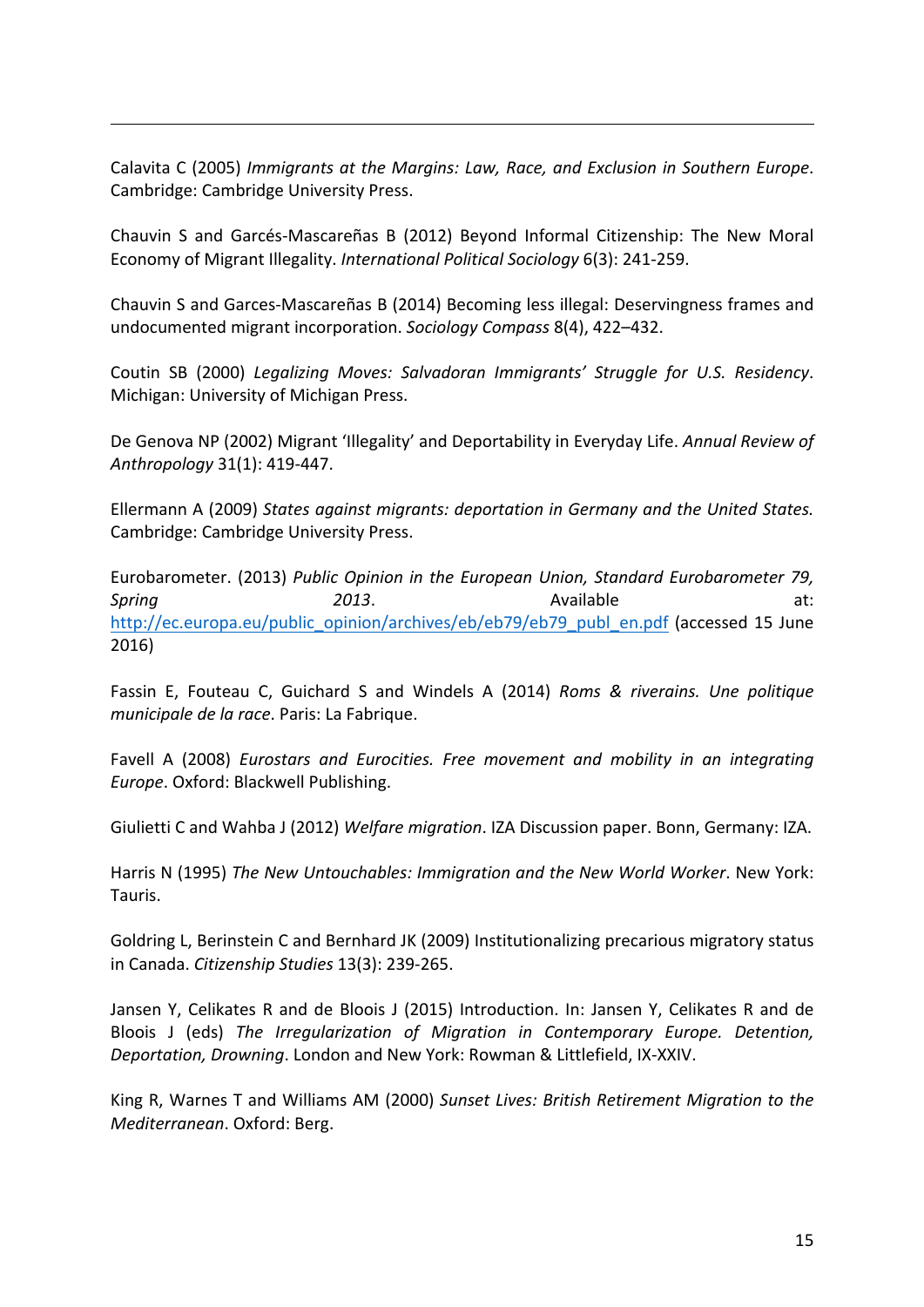Kochenov D and Pirker B (2013) Deporting the Citizens Within the European Union: A Counter-Intuitive Trend in Case C-348/09, P.I. v.Oberbürgermeisterin der Stadt Remscheid. *Columbia Journal of European Law* 19(2): 369-390.

<u> Alexandria de la contrada de la contrada de la contrada de la contrada de la contrada de la contrada de la c</u>

Kvist J (2004) Does EU enlargement start a race to the bottom? Strategic interaction among EU member states in social policy. *Journal of European Social Policy* 14 (3): 301-18.

Lafleur JM and Stanek M (2017) "Restrictions on Access to Social Protection by New Southern European Migrants in Belgium". In Lafleur JM and Stanek M eds (2017) South-*North Migration of EU Citizens in Times of Crisis. Dordrecht: Springer, pp. 99-121.* 

Lipsky M (1969) Toward a Theory of Street-Level Bureaucracy (IRP Discussion Papers No. 48-69) Madison, WI: Institute for Research on Poverty (IRP), University of Wisconsin. Retrieved from http://www.irp.wisc.edu/publications/dps/pdfs/dp4869.pdf

MacLeod J. (2009) Ain't No Makin' It: Aspirations and Attainment in a Low-Income *Neighborhood*. Philadelphia: Westview Press.

Maas W (2007) *Creating European Citizens*. Lanham: Rowman & Littlefield.

Maas W (2013) Free Movement and Discrimination: Evidence from Europe, the United States, and Canada. *European Journal of Migration and Law* 15: 91-110

Martiniello M (1992) *Leadership et pouvoir dans les communautés d'origine immigrée : l'exemple d'une communauté ethnique en Belgique*. Paris: L'Harmattan.

Moravcsik A (1998) *The Choice for Europe*. Ithaca: Cornell University Press.

Nicholls WJ, Maussen M and Caldas de Mesquita L (2016) The Politics of Deservingness Comparing Youth-Centered Immigrant Mobilizations in the Netherlands and the United States. Amercian Behavioral Scientist 60(13): 1-23.

Olsen E (2008) The origins of European citizenship in the first two decades of European integration. *Journal of European Public Policy* 15(1): 40-57.

OECD (2013) *International Migration Outlook 2013*. Paris: OECD Publishing.

Paoletti E (2010) Deportation, non-deportability and ideas of membership. *Refugee Studies Centre Working Paper Series, Oxford University, 65: 1-29.* 

Parker O and López Catalán Ó (2014) Free Movement for Whom, Where, When? Roma EU Citizens in France and Spain. *International Political Sociology* 8(4): 379-395.

RTL info. (2014) Maggie De Block: "Il faut éviter que des gens profitent de notre système social". Available at: http://www.rtl.be/info/belgique/politique/1053395/maggie-de-block-il